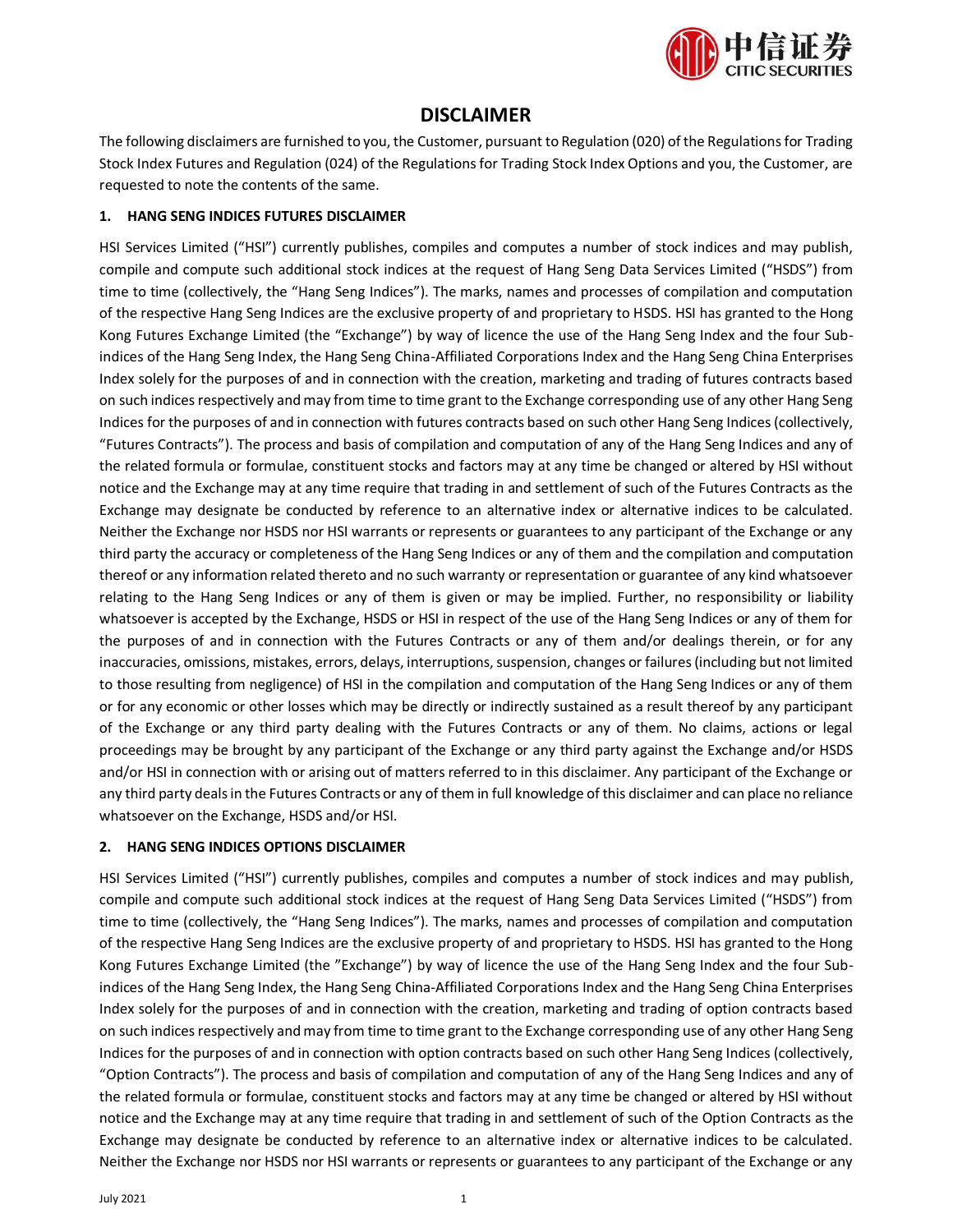

third party the accuracy or completeness of the Hang Seng Indices or any of them and the compilation and computation thereof or any information related thereto and no such warranty or representation or guarantee of any kind whatsoever relating to the Hang Seng Indices or any of them is given or may be implied. Further, no responsibility or liability whatsoever is accepted by the Exchange, HSDS or HSI in respect of the use of the Hang Seng Indices or any of them for the purposes of and in connection with the Option Contracts or any of them and/or dealings therein, or for any inaccuracies, omissions, mistakes, errors, delays, interruptions, suspension, changes or failures (including but not limited to those resulting from negligence) of HSI in the compilation and computation of the Hang Seng Indices or any of them or for any economic or other losses which may be directly or indirectly sustained as Version: 2012-09 a result thereof by any participant of the Exchange or any third party dealing with the Option Contracts or any of them. No claims, actions or legal proceedings may be brought by any participant of the Exchange or any third party against the Exchange and/or HSDS and/or HSI in connection with or arising out of matters referred to in this disclaimer. Any participant of the Exchange or any third party deals in the Option Contracts or any of them in full knowledge of this disclaimer and can place no reliance whatsoever on the Exchange, HSDS and/or HSI.

#### **3. HK EXCHANGE DISCLAIMER**

Stock indices and other proprietary products upon which contracts traded on Hong Kong Futures Exchange Limited (the "Exchange") may be based may from time to time be developed by the Exchange. The HKFE Taiwan Index is the first of such stock indices developed by the Exchange. The HKFE Taiwan Index and such other indices or proprietary products as may from time to time be developed by the Exchange (the "Exchange Indices" are the property of the Exchange. The process of compilation and computation of each of the Exchange Indices is and will be the exclusive property of and proprietary to the Exchange. The process and basis of compilation and computation of the Exchange Indices may at any time be changed or altered by the Exchange without notice and the Exchange may at any time require that trading in and settlement of such futures or options contracts based on any of the Exchange Indices as the Exchange may designate be conducted by reference to an alternative index to be calculated. The Exchange does not warrant or represent or guarantee to any participant of the Exchange or any third party the accuracy or completeness of any of the Exchange Indices or their compilation and computation or any information related thereto and no such warranty or representation or guarantee of any kind whatsoever relating to any of the Exchange Indices is given or may be implied. Further, no responsibility or liability whatsoever is accepted by the Exchange in respect of the use of any of the Exchange Indices or for any inaccuracies, omissions, mistakes, errors, delays, interruptions, suspensions, changes or failures (including but not limited to those resulting from negligence) of the Exchange or any other person or persons appointed by the Exchange to compile and compute any of the Exchange Indices in the compilation and computation of any of the Exchange Indices or for any economic or other losses which may be directly or indirectly sustained as a result thereof by any participant of the Exchange or any third party dealing with futures or options contracts based on any of the Exchange Indices. No claims, actions or legal proceedings may be brought by any participant of the Exchange or any third party against the Exchange in connection with or arising out of matters referred to in this disclaimer. Any participant of the Exchange or any third party engages in transactions in futures and options contracts based on any of the Exchange Indices in full knowledge of this disclaimer and can place no reliance on the Exchange in respect of such transactions.

I/We the undersigned acknowledge that I/We have read and am/are aware of and understand the contents of the Hang Seng Indices Futures Disclaimer, the Hang Seng Indices Options Disclaimer and the HK Exchange Disclaimer.

Signed: **Date:** Date: **Date:** Date: **Date:** Partnerships and Date: **Date:** Partnerships and Date: **Date:**  $\theta$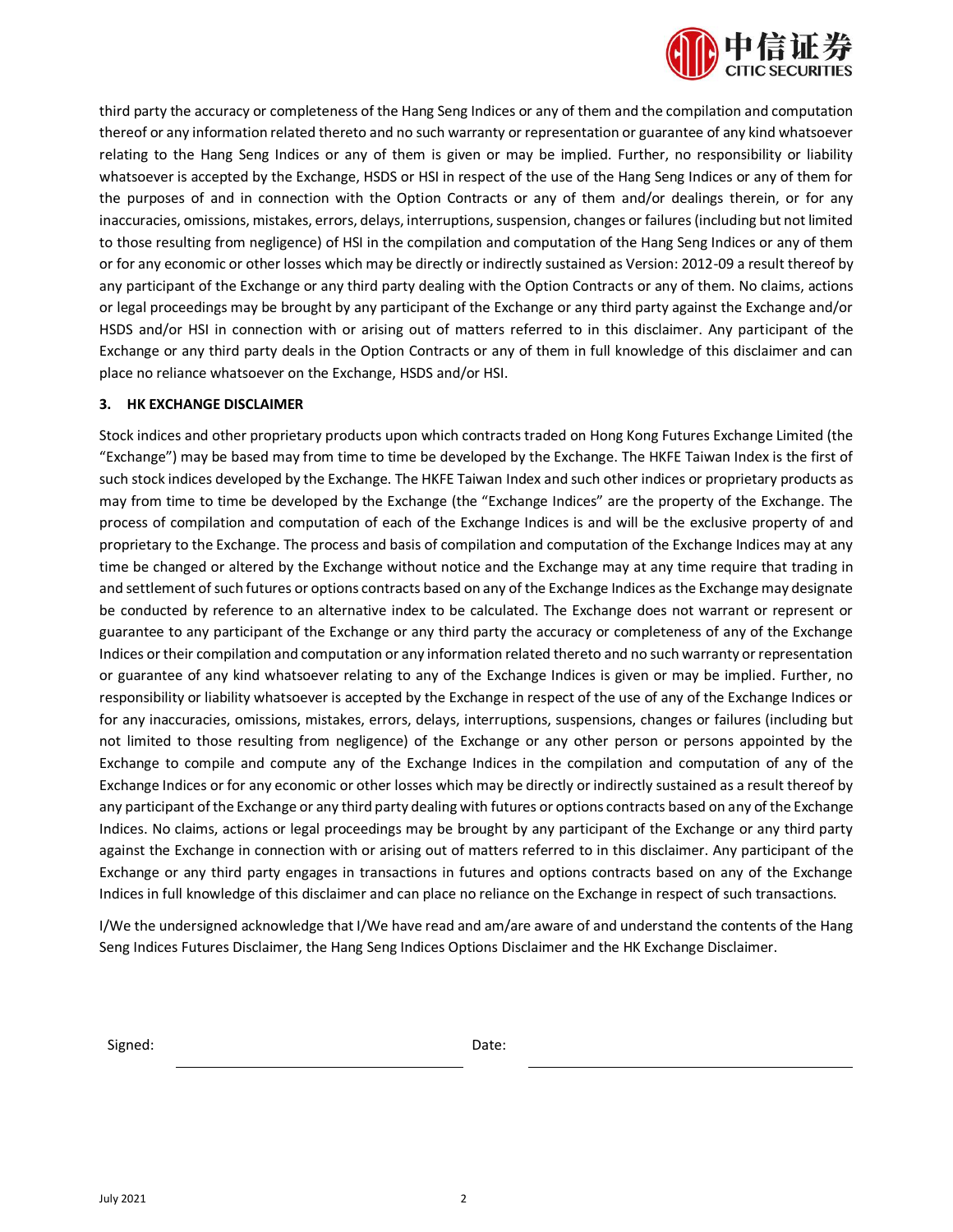

# **免責聲明**

以下免責聲明乃根據 [買賣股份指數期貨規例] 第 020 條及 [買賣股份指數期權規例] 第 024 條向閣下 (貴客 戶)提供,閣下(貴客戶)務請留意其內容。

### **1.[恒生指數期貨]免責聲明**

恒生指數服務有限公司([恒指公司])目前印行、編匯及計算若干股票指數,亦可能按 Hang Seng Data Services Limited ([HSDS])的要求, 不時印行、編匯及計算其它股票指數 (統稱 [上述恒生指數])。上述 恒生指數的標記、名稱及編匯計算程序乃 HSDS 的專有財產及專利。恒指公司已授予香港期貨交易所有限公司 (「期交所」)一項特許權,准其使用「恒生指數]及其四個分類指數、「恒生中資企業指數]及「恒生國企 指數],其用途只限於根據此等指數分別設立、銷售及買賣期貨合約,並可不時授予期交所用任何其它上述恒 生指數作相應用途,以根據此等其它上述恒生指數設定期貨合約(統稱[上述期貨合約])。恒指公司可隨時 修訂或更改編匯及計算任何上述恒生指數以及任何有關的計算程式、成分股及系數的程序及基準,而毋須出作 通告,而期交所可隨時要求期交所指定的某等上述期貨合約,參照另外一項或多項將予計算的指數進行買賣及 交收。期交所、HSDS 及恒指公司,概不就上述恒生指數及其編匯、計算及任何有關的資料的準確性或完整性, 向期交所任何參與者或任何第三者作出擔保或聲明或保證,亦無給予或隱含有關上述恒生指數或其中任何一項 的任何擔保、聲明或保證。再者\_期交所、HSDS 及恒指公司概不就為上述期貨合約或其中任何一項及/或其買 賣的緣故或與其有關的事宜而使用上述恒生指數或其任何一項,或就恒指公司匯編及計算上述恒生指數或其中 任何一項的任何不確、遺漏、錯誤、謬誤、延誤、干擾、中斷、更改或失效(包括但不限於因疏忽而引起者), 或買賣上述期貨合約或其任何一項的任何期交所參與者或任何第三者因此而直接或間接蒙受的經濟損失或其它 損失,承擔任何責任。任何期交所參與者或任何第三者,概不得對期交所及/或 HSDS 及/或恒指公司提出與本 免責聲明所述事項有關或該等事項引致的索償、訴訟、或法律行動。買賣上述期貨合約或其任何一項而完全知 悉本免責聲明的任何期交所參與者或任何第三者,不應在任何方面倚賴期交所、HSDS 及/或恒指公司。

### **2.[恒生指數期權]免責聲明**

恒生指數服務有限公司([恒指公司])目前印行、編匯及計算若干股票指數,亦可能按 Hang Seng Data Services Limited ([HSDS])的要求,不時印行、編匯及計算其它股票指數(統稱[上述恒生指數])。上述恒生指數的標記、 名稱及編匯、計算程序乃 HSDS 的專有財產及專利。恒指公司已授予香港期貨交易所有限公司(「期交所」) 一項特許權,准其使用「恒生指數]及其四個分類指數、「恒生中資企業指數]及「恒生國企指數],其用途 只限於根據此等指數分別設立、銷售及買賣期權合約,並可不時授予期交所使用任何其它上述恒生指數作相應 用途,以根據此等其它上述恒生指數設定期權合約(統稱[上述期權合約])。恒指公司可隨時修訂或更改編 匯及計算任何上述恒生指數以及任何有關的計算程式、成分股及系數的程序及基準,而毋須作出通告,而期交 所可隨時要求期交所指定的某等上述期權合約,參照另外一項或多項將予計算的指數進行買賣及交收。期交所、 HSDS 及恒指公司,概不就上述恒生指數及其編匯、計算及任何有關的資料的準確性或完整性,向期交所任何 參與者或任何第三者作出擔保或聲明或保證,亦無給予或隱含有關上述恒生指數或其中任何一項的任何擔保、 聲明或保證。再者,期交所、HSDS 及恒指公司概不就為上述期權合約或其中任何一項及/或其買賣的緣故或與 其有關的事宜而使用上述恒生指數或其任何一項,或就恒指公司匯編及計算上述恒生指數或其中任何一項的任 何不確、遺漏、錯誤、謬誤、延誤、干擾、中斷、更改或失效(包括但不限於因疏忽而引起者),或買賣上述期 權合約或其任何一項的任何期交所參與者或任何第三者因此而直接或間接蒙受的經濟損失或其它損失,承擔任 何責任。任何期交所參與者或任何第三者,概不得對期交所及/或 HSDS 及/或恒指公司提出與本免責聲明所述